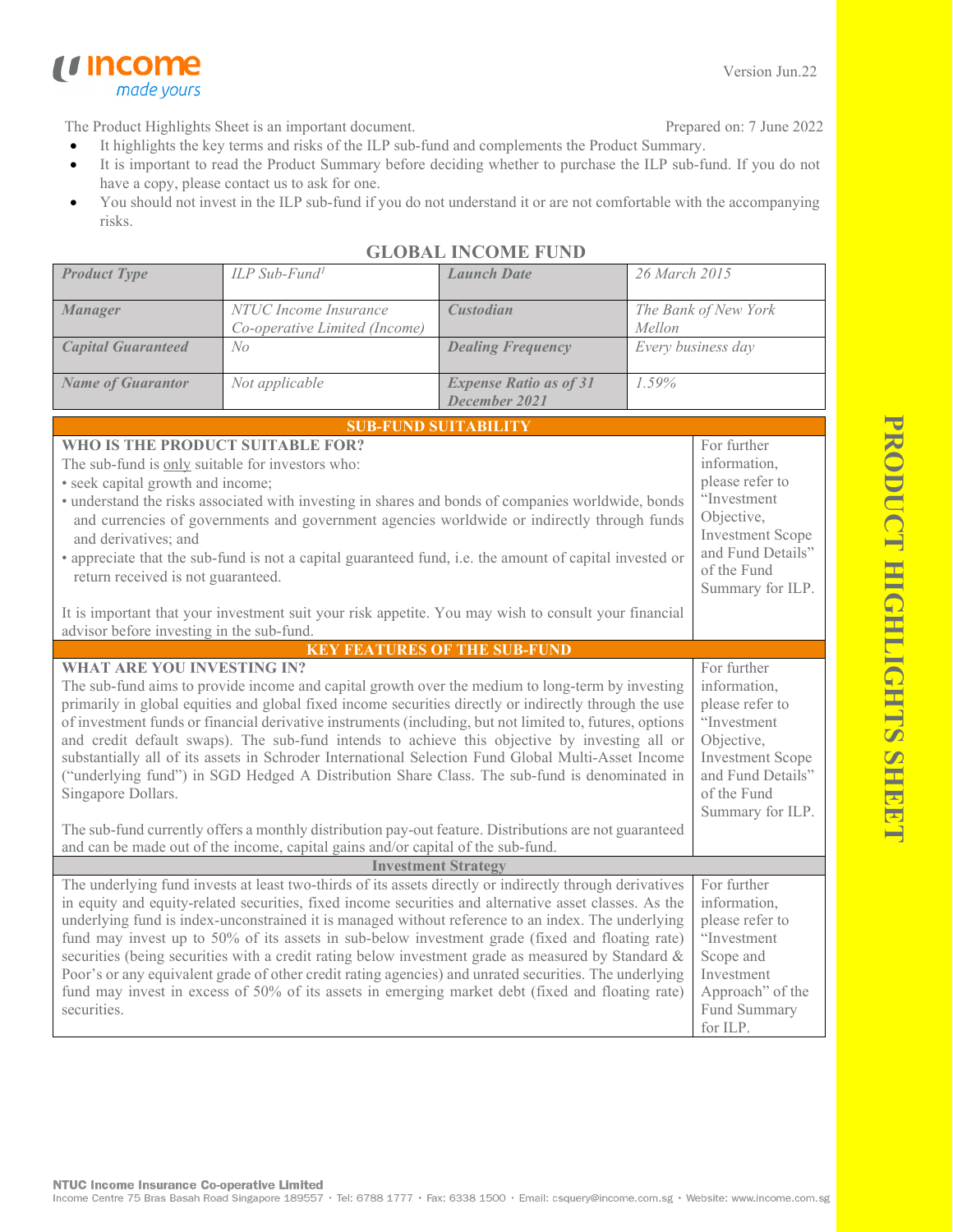

| <b>WHO ARE YOU INVESTING WITH?</b><br>For further<br>The sub-fund is managed by NTUC Income Insurance Co-operative Limited. The manager of the<br>information,<br>please refer to<br>underlying fund is Schroder Investment Management Limited and sub-investment managers of the<br>"Fund Manager"<br>underlying fund's are Schroder Investment Management North America Inc. and Schroder<br>of the Fund<br>Investment Management (Singapore) Ltd.<br>Summary for ILP.<br>The management company of Schroder International Selection Fund is Schroder Investment<br>Management (Europe) S.A.<br>The custodian of the sub-fund is The Bank of New York Mellon.<br><b>KEY RISKS</b><br>WHAT ARE THE KEY RISKS OF THIS INVESTMENT?<br>For further<br>You should consider and satisfy yourself as to the risks of investing in the sub-fund.<br>information,<br>please refer to<br>"Risks" of the<br>An investment in the sub-fund is meant to produce returns over the long-term. You should not expect<br>to obtain short-term gains from such investments.<br>Fund Summary<br>for ILP.<br>The securities and instruments in which the sub-fund may invest are subject to market fluctuations<br>and other risks inherent in such investments and there can be no assurance that any appreciation in<br>value will occur.<br>The risk factors may cause you to lose some or all of your investments. A description of the major<br>risks is provided below.<br><b>Market and Credit Risks</b><br>You are exposed to the following risks:<br><b>Market Risks</b><br>The value of investments by the underlying fund may go up and down due to changing economic,<br>political or market conditions, or due to an issuer's individual situation.<br><b>Credit Risks</b><br>A decline in the financial health of an issuer could cause the value of its bonds to fall or become<br>worthless.<br><b>Currency Risks</b><br>The underlying fund can be exposed to different currencies. Changes in foreign exchange rates could<br>create losses.<br><b>Liquidity Risks</b><br>You are exposed to liquidity risks<br>There is no secondary market for the sub-fund. All redemption requests should be made to the<br>Manager. In exceptional circumstances, the sub-fund's investment in the underlying fund may not be<br>readily redeemable. | <b>Parties Involved</b> |  |
|-------------------------------------------------------------------------------------------------------------------------------------------------------------------------------------------------------------------------------------------------------------------------------------------------------------------------------------------------------------------------------------------------------------------------------------------------------------------------------------------------------------------------------------------------------------------------------------------------------------------------------------------------------------------------------------------------------------------------------------------------------------------------------------------------------------------------------------------------------------------------------------------------------------------------------------------------------------------------------------------------------------------------------------------------------------------------------------------------------------------------------------------------------------------------------------------------------------------------------------------------------------------------------------------------------------------------------------------------------------------------------------------------------------------------------------------------------------------------------------------------------------------------------------------------------------------------------------------------------------------------------------------------------------------------------------------------------------------------------------------------------------------------------------------------------------------------------------------------------------------------------------------------------------------------------------------------------------------------------------------------------------------------------------------------------------------------------------------------------------------------------------------------------------------------------------------------------------------------------------------------------------------------------------------------------------------------------------------|-------------------------|--|
|                                                                                                                                                                                                                                                                                                                                                                                                                                                                                                                                                                                                                                                                                                                                                                                                                                                                                                                                                                                                                                                                                                                                                                                                                                                                                                                                                                                                                                                                                                                                                                                                                                                                                                                                                                                                                                                                                                                                                                                                                                                                                                                                                                                                                                                                                                                                           |                         |  |
|                                                                                                                                                                                                                                                                                                                                                                                                                                                                                                                                                                                                                                                                                                                                                                                                                                                                                                                                                                                                                                                                                                                                                                                                                                                                                                                                                                                                                                                                                                                                                                                                                                                                                                                                                                                                                                                                                                                                                                                                                                                                                                                                                                                                                                                                                                                                           |                         |  |
|                                                                                                                                                                                                                                                                                                                                                                                                                                                                                                                                                                                                                                                                                                                                                                                                                                                                                                                                                                                                                                                                                                                                                                                                                                                                                                                                                                                                                                                                                                                                                                                                                                                                                                                                                                                                                                                                                                                                                                                                                                                                                                                                                                                                                                                                                                                                           |                         |  |
|                                                                                                                                                                                                                                                                                                                                                                                                                                                                                                                                                                                                                                                                                                                                                                                                                                                                                                                                                                                                                                                                                                                                                                                                                                                                                                                                                                                                                                                                                                                                                                                                                                                                                                                                                                                                                                                                                                                                                                                                                                                                                                                                                                                                                                                                                                                                           |                         |  |
|                                                                                                                                                                                                                                                                                                                                                                                                                                                                                                                                                                                                                                                                                                                                                                                                                                                                                                                                                                                                                                                                                                                                                                                                                                                                                                                                                                                                                                                                                                                                                                                                                                                                                                                                                                                                                                                                                                                                                                                                                                                                                                                                                                                                                                                                                                                                           |                         |  |
|                                                                                                                                                                                                                                                                                                                                                                                                                                                                                                                                                                                                                                                                                                                                                                                                                                                                                                                                                                                                                                                                                                                                                                                                                                                                                                                                                                                                                                                                                                                                                                                                                                                                                                                                                                                                                                                                                                                                                                                                                                                                                                                                                                                                                                                                                                                                           |                         |  |
|                                                                                                                                                                                                                                                                                                                                                                                                                                                                                                                                                                                                                                                                                                                                                                                                                                                                                                                                                                                                                                                                                                                                                                                                                                                                                                                                                                                                                                                                                                                                                                                                                                                                                                                                                                                                                                                                                                                                                                                                                                                                                                                                                                                                                                                                                                                                           |                         |  |
|                                                                                                                                                                                                                                                                                                                                                                                                                                                                                                                                                                                                                                                                                                                                                                                                                                                                                                                                                                                                                                                                                                                                                                                                                                                                                                                                                                                                                                                                                                                                                                                                                                                                                                                                                                                                                                                                                                                                                                                                                                                                                                                                                                                                                                                                                                                                           |                         |  |
|                                                                                                                                                                                                                                                                                                                                                                                                                                                                                                                                                                                                                                                                                                                                                                                                                                                                                                                                                                                                                                                                                                                                                                                                                                                                                                                                                                                                                                                                                                                                                                                                                                                                                                                                                                                                                                                                                                                                                                                                                                                                                                                                                                                                                                                                                                                                           |                         |  |
|                                                                                                                                                                                                                                                                                                                                                                                                                                                                                                                                                                                                                                                                                                                                                                                                                                                                                                                                                                                                                                                                                                                                                                                                                                                                                                                                                                                                                                                                                                                                                                                                                                                                                                                                                                                                                                                                                                                                                                                                                                                                                                                                                                                                                                                                                                                                           |                         |  |
|                                                                                                                                                                                                                                                                                                                                                                                                                                                                                                                                                                                                                                                                                                                                                                                                                                                                                                                                                                                                                                                                                                                                                                                                                                                                                                                                                                                                                                                                                                                                                                                                                                                                                                                                                                                                                                                                                                                                                                                                                                                                                                                                                                                                                                                                                                                                           |                         |  |
|                                                                                                                                                                                                                                                                                                                                                                                                                                                                                                                                                                                                                                                                                                                                                                                                                                                                                                                                                                                                                                                                                                                                                                                                                                                                                                                                                                                                                                                                                                                                                                                                                                                                                                                                                                                                                                                                                                                                                                                                                                                                                                                                                                                                                                                                                                                                           |                         |  |
|                                                                                                                                                                                                                                                                                                                                                                                                                                                                                                                                                                                                                                                                                                                                                                                                                                                                                                                                                                                                                                                                                                                                                                                                                                                                                                                                                                                                                                                                                                                                                                                                                                                                                                                                                                                                                                                                                                                                                                                                                                                                                                                                                                                                                                                                                                                                           |                         |  |
|                                                                                                                                                                                                                                                                                                                                                                                                                                                                                                                                                                                                                                                                                                                                                                                                                                                                                                                                                                                                                                                                                                                                                                                                                                                                                                                                                                                                                                                                                                                                                                                                                                                                                                                                                                                                                                                                                                                                                                                                                                                                                                                                                                                                                                                                                                                                           |                         |  |
|                                                                                                                                                                                                                                                                                                                                                                                                                                                                                                                                                                                                                                                                                                                                                                                                                                                                                                                                                                                                                                                                                                                                                                                                                                                                                                                                                                                                                                                                                                                                                                                                                                                                                                                                                                                                                                                                                                                                                                                                                                                                                                                                                                                                                                                                                                                                           |                         |  |
|                                                                                                                                                                                                                                                                                                                                                                                                                                                                                                                                                                                                                                                                                                                                                                                                                                                                                                                                                                                                                                                                                                                                                                                                                                                                                                                                                                                                                                                                                                                                                                                                                                                                                                                                                                                                                                                                                                                                                                                                                                                                                                                                                                                                                                                                                                                                           |                         |  |
|                                                                                                                                                                                                                                                                                                                                                                                                                                                                                                                                                                                                                                                                                                                                                                                                                                                                                                                                                                                                                                                                                                                                                                                                                                                                                                                                                                                                                                                                                                                                                                                                                                                                                                                                                                                                                                                                                                                                                                                                                                                                                                                                                                                                                                                                                                                                           |                         |  |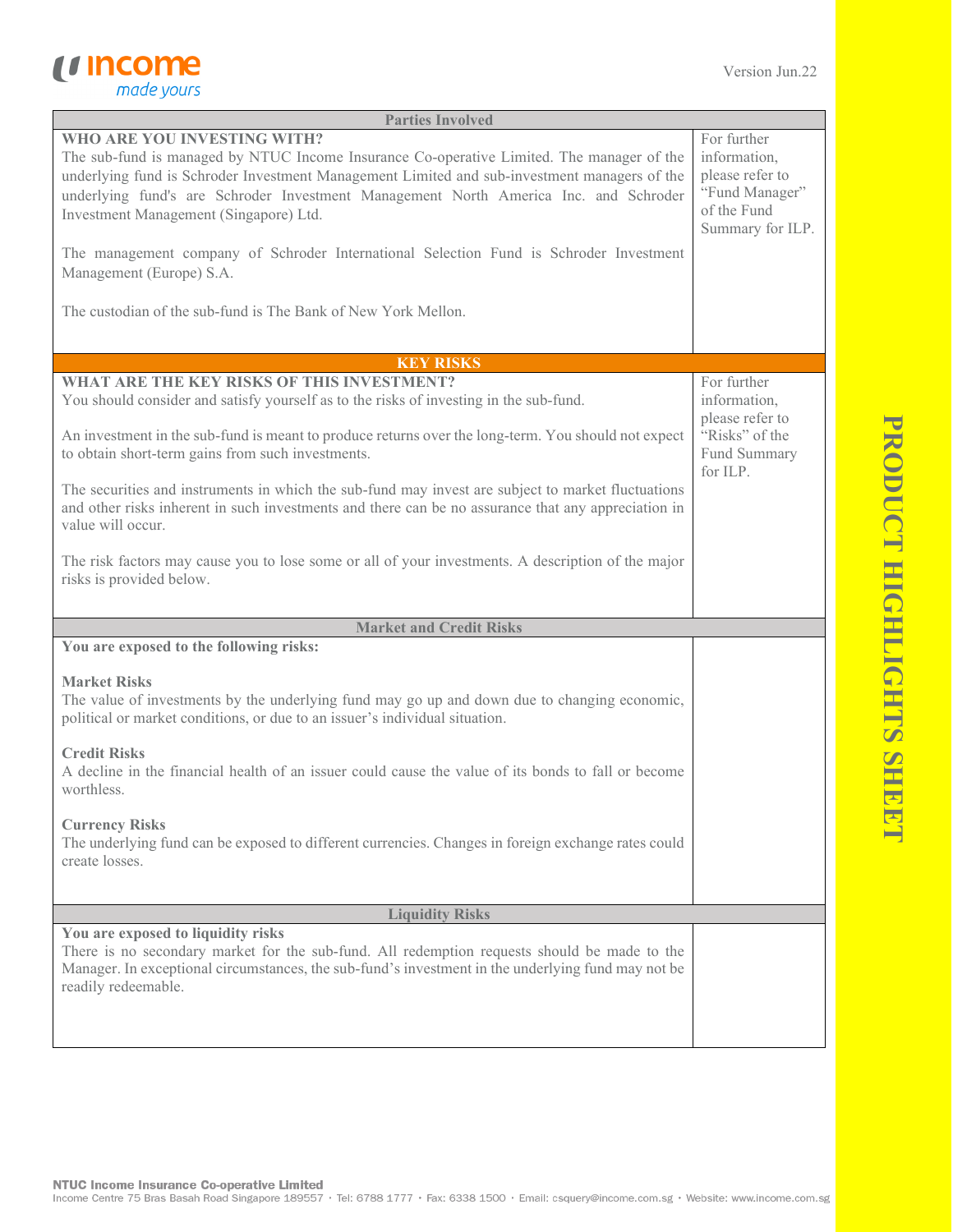**Product-Specific Risks**

#### **You are exposed to the following risks:**

#### **China Country Risks**

Changes in China's political, legal, economic or tax policies could cause losses or higher costs of the underlying fund.

### **Equity Risks**

Equity prices fluctuate daily, based on many factors including general, economic, industry or company news.

### **Money Market and Deposit Risks**

A failure of a deposit institution or an issuer of a money market instrument could create losses.

### **Financial Derivatives Risks**

The underlying fund may use financial derivative instruments as part of the investment process. The use of futures, options, warrants, forwards, swaps or swap options involves increased risk. The underlying fund's ability to use such instruments successfully depends on the Manager's ability to accurately predict movements in stock prices, interest rates, currency exchange rates or other economic factors and the availability of liquid markets. If the Manager's predictions are wrong, or if the financial derivative instruments do not work as anticipated, the underlying fund could suffer greater loss than if the underlying fund had not used such instruments.

### **Emerging Markets and Frontier Risk**

Emerging markets, and especially frontier markets, generally carry greater political, legal, counterparty and operational risk.

### **High Yield Bond Risks**

High yield bonds (normally lower rated or unrated) generally carry greater market, credit and liquidity risk.

#### **Interest Rate Risks**

A rise in interest rates generally causes bond prices to fall.

#### **Onshore Renminbi Currency Risk**

Currency control decisions made by the Chinese government could affect the value of the underlying fund's investments and could cause the underlying fund to defer or suspend redemptions of its shares.

#### **Risk Relating to Distributions**

The manager of the underlying fund has the absolute discretion to determine whether a distribution is to be made. The Manager also reserves the right to review and make changes to the distribution policy from time to time.

#### **Operational Risks**

The underlying fund's operations depend on third parties and it may suffer disruption or loss in the event of their failure.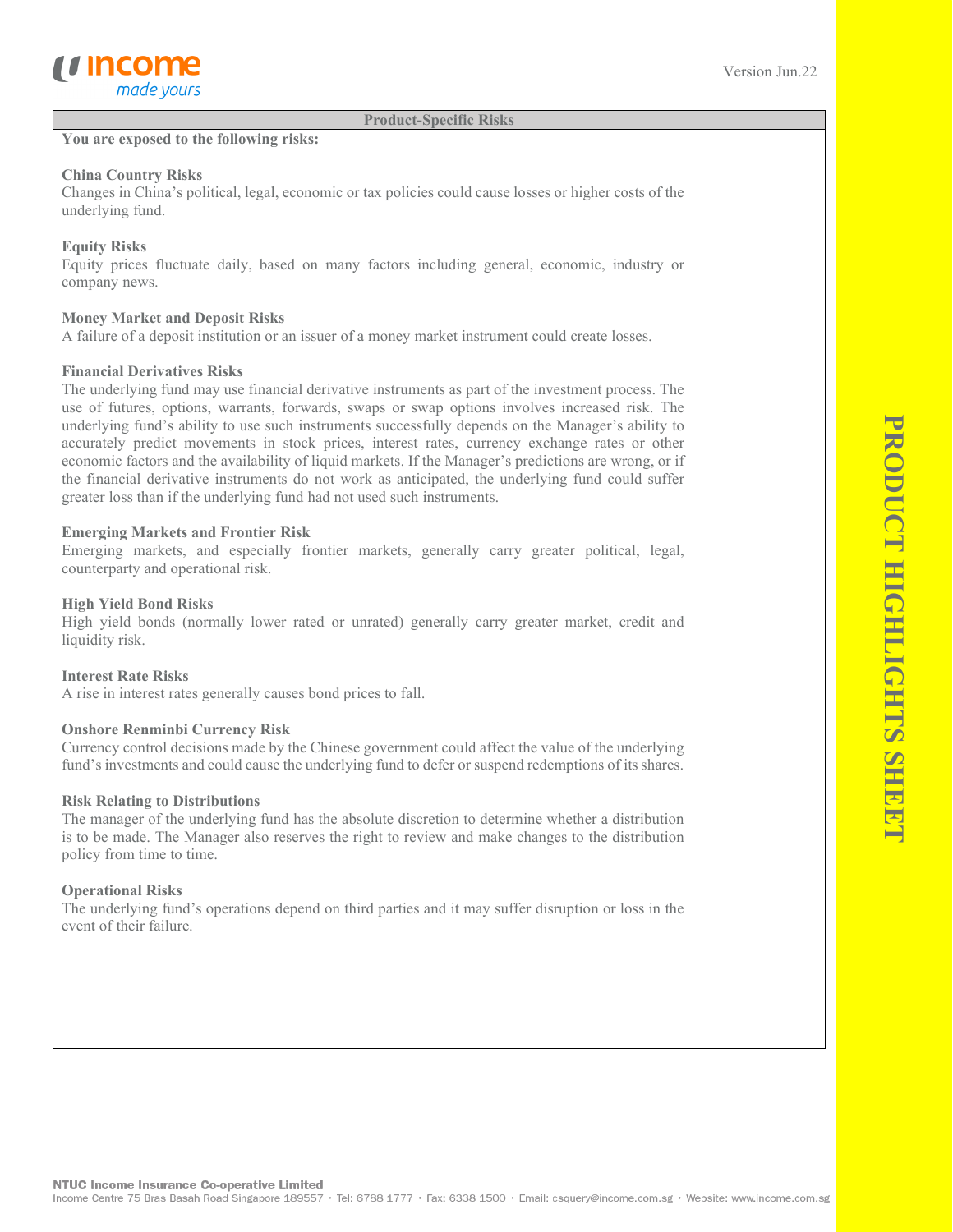|                                                                                                                               | <b>FEES AND CHARGES</b>                                                                                                 |                             |  |  |  |
|-------------------------------------------------------------------------------------------------------------------------------|-------------------------------------------------------------------------------------------------------------------------|-----------------------------|--|--|--|
| WHAT ARE THE FEES AND CHARGES OF THIS INVESTMENT?                                                                             | For further                                                                                                             |                             |  |  |  |
|                                                                                                                               | information,                                                                                                            |                             |  |  |  |
| Payable directly by you                                                                                                       | please refer to                                                                                                         |                             |  |  |  |
| You will need to pay the following fees and charges as a percentage of your gross investment sum:                             | "Fees and                                                                                                               |                             |  |  |  |
|                                                                                                                               |                                                                                                                         | Charges" in                 |  |  |  |
| Premium                                                                                                                       | Premium charge may apply. Please refer to the fees and charges in the Product                                           | section 4 of the            |  |  |  |
| Charge                                                                                                                        | Summary of the applicable ILP for details.                                                                              | Product Summary<br>for ILP. |  |  |  |
| Policy Fee                                                                                                                    | Policy fee may apply. Please refer to the fees and charges in the Product<br>Summary of the applicable ILP for details. |                             |  |  |  |
| Switching                                                                                                                     | We currently don't charge for fund switches. Please refer to the fees and charges                                       |                             |  |  |  |
| Fee                                                                                                                           | in the Product Summary of the applicable ILP for details.                                                               |                             |  |  |  |
| Surrender                                                                                                                     | Surrender charge may apply. Please refer to the fees and charges in the Product                                         |                             |  |  |  |
| Charge                                                                                                                        | Summary of the applicable ILP for details.                                                                              |                             |  |  |  |
|                                                                                                                               |                                                                                                                         |                             |  |  |  |
|                                                                                                                               | There may be other fees and charges imposed at the investment-linked product level. Please refer to                     |                             |  |  |  |
|                                                                                                                               | the Product Summary of applicable ILP which you have purchased or intend to purchase for details.                       |                             |  |  |  |
|                                                                                                                               |                                                                                                                         |                             |  |  |  |
|                                                                                                                               | Payable by the ILP sub-fund from invested proceeds                                                                      |                             |  |  |  |
|                                                                                                                               | The sub-fund will pay the following fees and charges to the Manager and other parties:                                  |                             |  |  |  |
| Annual                                                                                                                        | 1.25% per annum, including the management fee charged by the investment                                                 |                             |  |  |  |
| Management                                                                                                                    | manager of Schroder Asian Income Fund. The Annual Management Fee is not                                                 |                             |  |  |  |
| Fee                                                                                                                           | guaranteed and may be reviewed from time to time. However, it shall not                                                 |                             |  |  |  |
|                                                                                                                               | exceed 2.0% of the fund balance at any point of time.                                                                   |                             |  |  |  |
|                                                                                                                               | VALUATIONS AND EXITING FROM THIS INVESTMENT                                                                             |                             |  |  |  |
|                                                                                                                               | <b>HOW OFTEN ARE VALUATIONS AVAILABLE?</b>                                                                              | For further                 |  |  |  |
|                                                                                                                               | The sub-fund is valued daily on an offer/bid basis. All transactions for ILP are based on forward                       | information,                |  |  |  |
|                                                                                                                               | pricing. The prices are updated on the website of Income on each business day.                                          | please refer to             |  |  |  |
|                                                                                                                               |                                                                                                                         | "Subscription of            |  |  |  |
| Units" and<br>HOW CAN YOU EXIT FROM THIS INVESTMENT AND WHAT ARE THE RISKS AND                                                |                                                                                                                         |                             |  |  |  |
|                                                                                                                               | <b>COSTS IN DOING SO?</b><br>"Redemption of                                                                             |                             |  |  |  |
| Units" in section<br>You can exit the sub-fund at any time by informing the insurer, either directly or through the financial |                                                                                                                         |                             |  |  |  |
|                                                                                                                               | advisor from whom you purchased the sub-fund.<br>5 and 6 of the                                                         |                             |  |  |  |
|                                                                                                                               | If you do so within the cancellation period of 14 days from time of purchase, you may do so without                     | Product Summary             |  |  |  |
| incurring the sales charge and fees stated above. However, you will have to take the risk for any price<br>for ILP.           |                                                                                                                         |                             |  |  |  |
| changes in the NAV of the sub-fund since you purchased it.                                                                    |                                                                                                                         |                             |  |  |  |
| You will receive the sale proceeds within 7 business days from the time the insurer receives your                             |                                                                                                                         |                             |  |  |  |
| request to exit from the sub-fund.<br>Your exit price is determined as follows:                                               |                                                                                                                         |                             |  |  |  |
| 1. If you submit the redemption order before 3 pm on a business day, you will be paid a bid                                   |                                                                                                                         |                             |  |  |  |
| price based on the net asset value of the sub-fund at the close of that business day.                                         |                                                                                                                         |                             |  |  |  |
| If you submit the redemption order after 3 pm, you will be paid a price bid based on the<br>2.                                |                                                                                                                         |                             |  |  |  |
| net asset value at the close of the next business day.                                                                        |                                                                                                                         |                             |  |  |  |
|                                                                                                                               |                                                                                                                         |                             |  |  |  |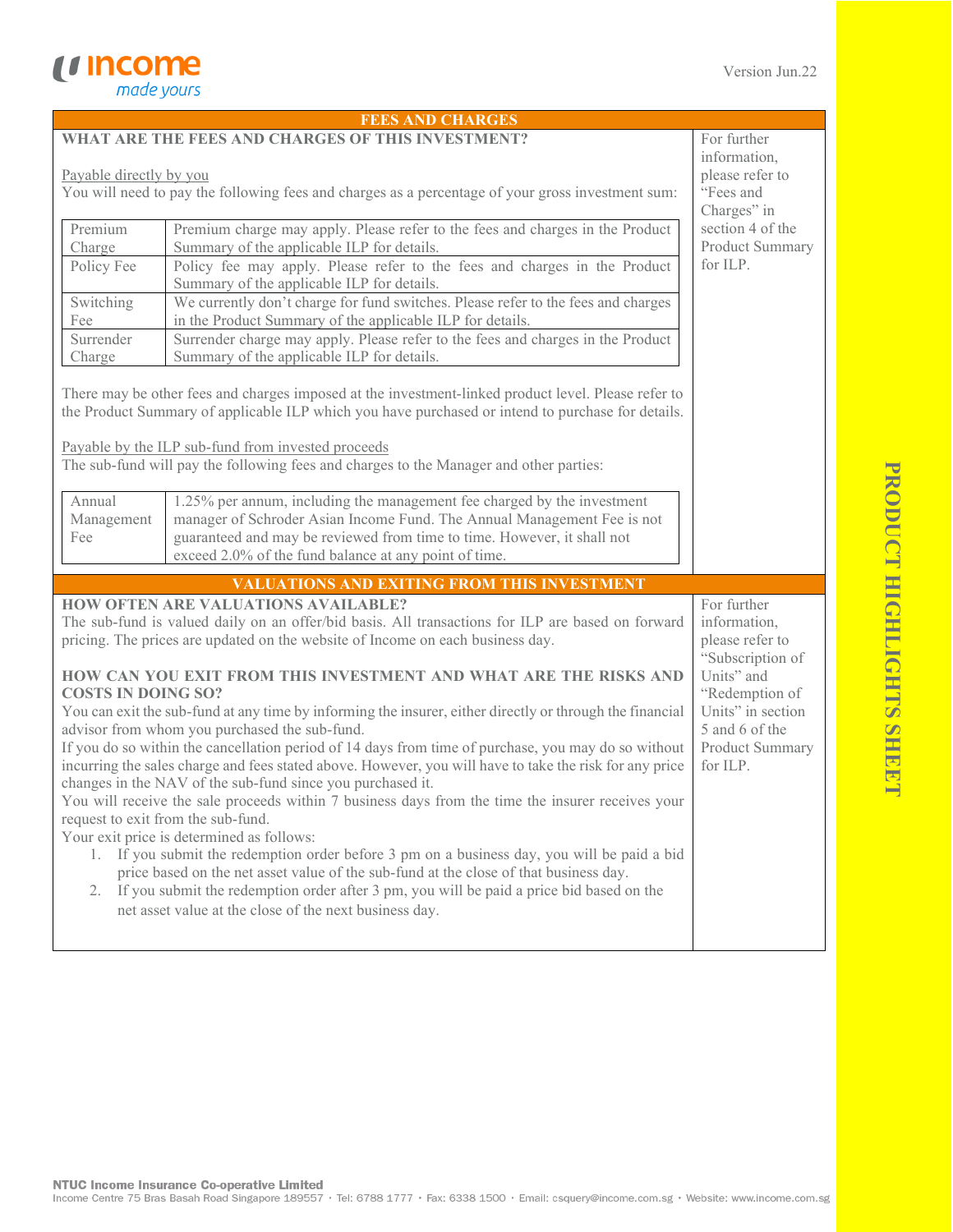# *u* income made yours

|                                                                    |   |                                                                                |     | The sale proceeds that you will receive will be the exit price multiplied by the number of units sold, |  |
|--------------------------------------------------------------------|---|--------------------------------------------------------------------------------|-----|--------------------------------------------------------------------------------------------------------|--|
| less any charges as stated in the terms of the ILP, if applicable. |   |                                                                                |     |                                                                                                        |  |
|                                                                    |   | An example, assuming that redemption charge is not applicable, is as follows   |     |                                                                                                        |  |
|                                                                    |   |                                                                                |     |                                                                                                        |  |
| Exit price                                                         | X | Number of units sold                                                           | $=$ | Gross Sale Proceeds                                                                                    |  |
| S\$1.250                                                           | X | 1,000                                                                          | $=$ | S\$1,250                                                                                               |  |
| Gross Sale Proceeds                                                |   | Redemption Charge                                                              | $=$ | Net Sale Proceeds                                                                                      |  |
| S\$1,250                                                           |   | S\$0.00                                                                        | $=$ | S\$1,250                                                                                               |  |
| to the Product Summary of the ILP for more details.                |   |                                                                                |     | Depending on the ILP that you are investing in, a redemption charge may be applicable. Please refer    |  |
|                                                                    |   | <b>CONTACT INFORMATION</b>                                                     |     |                                                                                                        |  |
| <b>HOW DO YOU CONTACT US?</b>                                      |   |                                                                                |     |                                                                                                        |  |
| www.income.com.sg/fund/coopprices.asp                              |   | More information on the sub-fund could be obtained from the following website: |     |                                                                                                        |  |
|                                                                    |   |                                                                                |     | Alternatively, you may contact our Customer Service Officers at 6788 1122 / 6788 1777 or email us      |  |

at  $c \frac{c \cdot c \cdot c}{c \cdot c}$  come.com.sg for more information.

<sup>1</sup> For ILP sub-fund that feeds 100% into an underlying CIS fund, some of the information provided below could be similar to the underlying CIS fund.